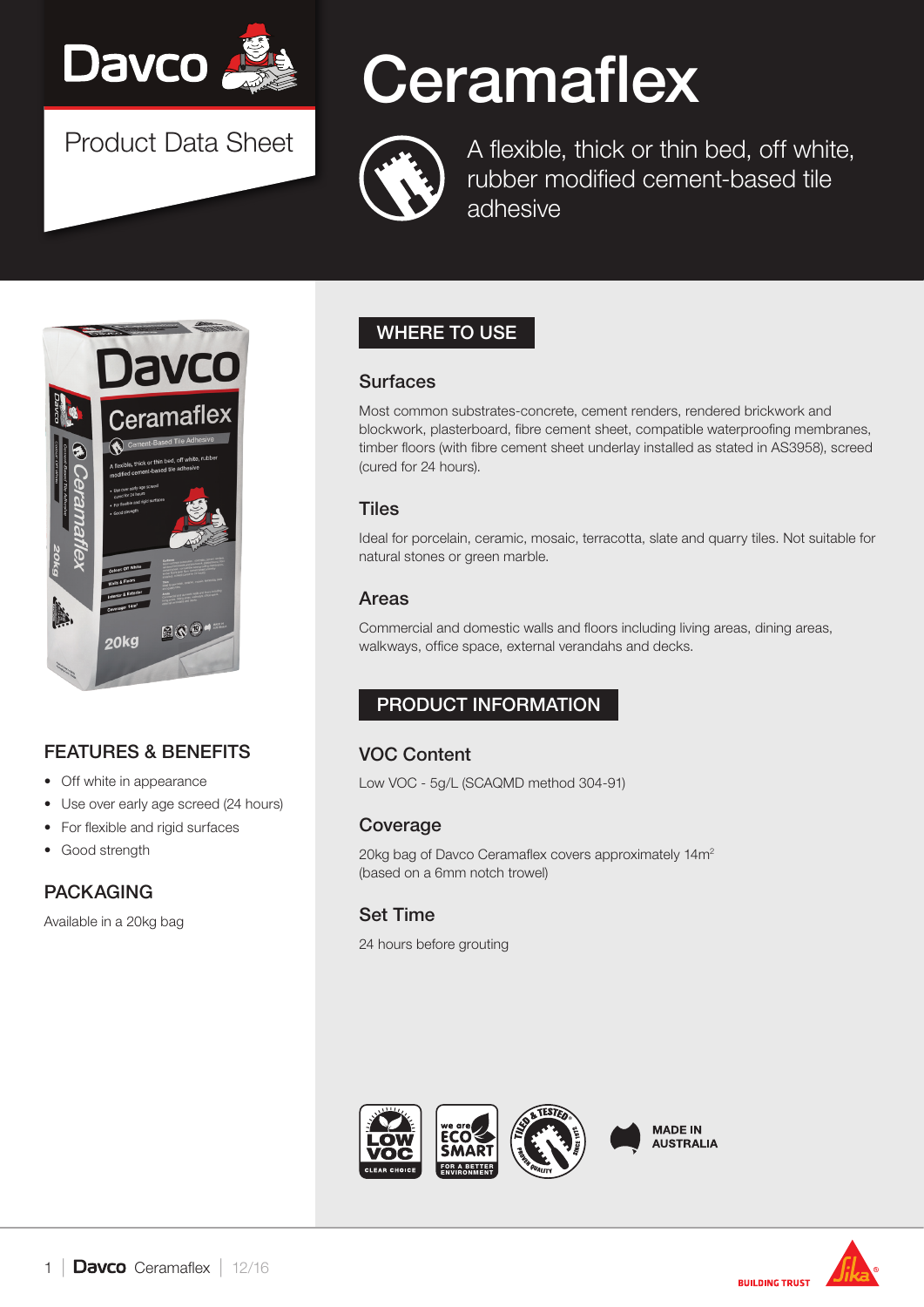

## DIRECTIONS FOR USE

- Test product in an inconspicuous area first
- It is essential to plan the area to be tiled, with inclusion of movement joints, in accordance with the Australian Standard AS3958.1 "Guide to the Installation of Ceramic Tiles." Failure to do so may result in drummy or lifting tiles. Make sure normal building or surface movement is accommodated by installing movement joints as follows:
	- Over movement joints in the substrate
	- At a junction between different substrate materials
	- At fixtures interrupting the tile surface e.g. columns
	- At internal vertical corners
	- Around the perimeter of the tiling system
	- At a maximum of 4.5m centres, in a grid pattern
	- Movement joints should be kept free from dirt and adhesive droppings
	- All movement joints can be filled with Davco Elite Silicone or polyurethane type fillers
- Select a trowel with an appropriate square-notch size for the size and type of tile, as per the following:

| <b>TILE SIZE</b>                                   | <b>TROWEL NOTCH SIZE</b>              | <b>BACK BUTTERING</b><br><b>REQUIRED</b> |
|----------------------------------------------------|---------------------------------------|------------------------------------------|
| Mosaic tiles                                       | 6 <sub>mm</sub>                       |                                          |
| 150 x 150mm                                        | 6 <sub>mm</sub>                       |                                          |
| 150 x 150mm and over                               | 10 <sub>mm</sub>                      |                                          |
| 400 x 400mm and over                               | 12mm                                  |                                          |
| Any tile size with uneven<br>back, lugs or grooves | As above, dependent<br>upon tile size |                                          |

#### SURFACE PREPARATION

- All surfaces must be installed according to manufacturer's instructions and relevant Australian Standard(s) and be structurally sound, dry, clean and free from movement, oil, grease, wax, sealers, curing compounds, release agents and any other loose or contaminating material. Thoroughly clean old surfaces, or new surfaces that have been treated, prior to tiling
- Deeply contaminated surfaces must be scabbled / abraded to a clean, sound surface. Expose at least 80% of the original substrate of painted surfaces
- Surfaces should be prepared and primed as per the following:

| <b>SUBSTRATE</b>                                                                                                    | <b>SPECIFIC REQUIREMENTS</b>                               | <b>PRIMING</b>                                                           |
|---------------------------------------------------------------------------------------------------------------------|------------------------------------------------------------|--------------------------------------------------------------------------|
| Concrete - wood float<br>finish (rough)                                                                             | Cured minimum 6 weeks                                      | Prime with Davco<br>PrimeX or Ultraprime                                 |
| Concrete - steel trowel<br>finish (smooth)                                                                          | Cured minimum 6 weeks<br>Free of laitance (not flaking)    | Prime with Davco<br>PrimeX                                               |
| Rendered brick /<br>blockwork - wood float<br>finish (rough)                                                        | Cured minimum 24 hours<br>Sound (not drummy or<br>cracked) | Prime with Davco<br>PrimeX or Ultraprime                                 |
| Screed - wood float<br>finish (rough)                                                                               | Cured minimum 24 hours<br>Sound (not drummy or<br>cracked) | Prime with Davco<br>PrimeX or Ultraprime                                 |
| Fibre cement sheet.<br>plasterboard                                                                                 | Correctly and firmly fixed                                 | Prime with Davco<br>PrimeX or Ultraprime                                 |
| Compressed fibre<br>cement sheet                                                                                    | Correctly and firmly fixed                                 | Prime with Davco<br>PrimeX                                               |
| Timber floor                                                                                                        | Correctly and firmly fixed with<br>ceramic tile underlay   | Prime with Davco<br>PrimeX or Ultraprime                                 |
| Existing ceramic<br>tiles (provided tile<br>is not sealed or in a<br>submerged area, such<br>as swimming pools)     | Securely bonded existing<br>tiles (not drummy)             | Prime with Davco<br>Ultrabond (See<br>Ultrabond Technical<br>Data sheet) |
| Other difficult / non<br>absorbent substrates<br>(e.g. contaminated /<br>old flooring adhesive or<br>tile adhesive) | Where not feasible to remove                               | Prime with Davco<br>Ultrabond                                            |

#### MIX PREPARATION Mix Process

| SITUATION / REQUIREMENT | <b>MIX REQUIREMENTS PER 20KG</b> |
|-------------------------|----------------------------------|
| General applications    | 8L of clean, potable water       |

- 1. Measure the right amount of clean, potable water into a clean bucket.
- 2. Slowly add the powder into the water while mixing with a mixing paddle attached to a drill. Do not mix by hand.
- 3. Continue to mix for several minutes until a creamy consistency is achieved, free of lumps of powder.
- 4. Allow mixture to stand for 5 minutes, remix then use the adhesive.